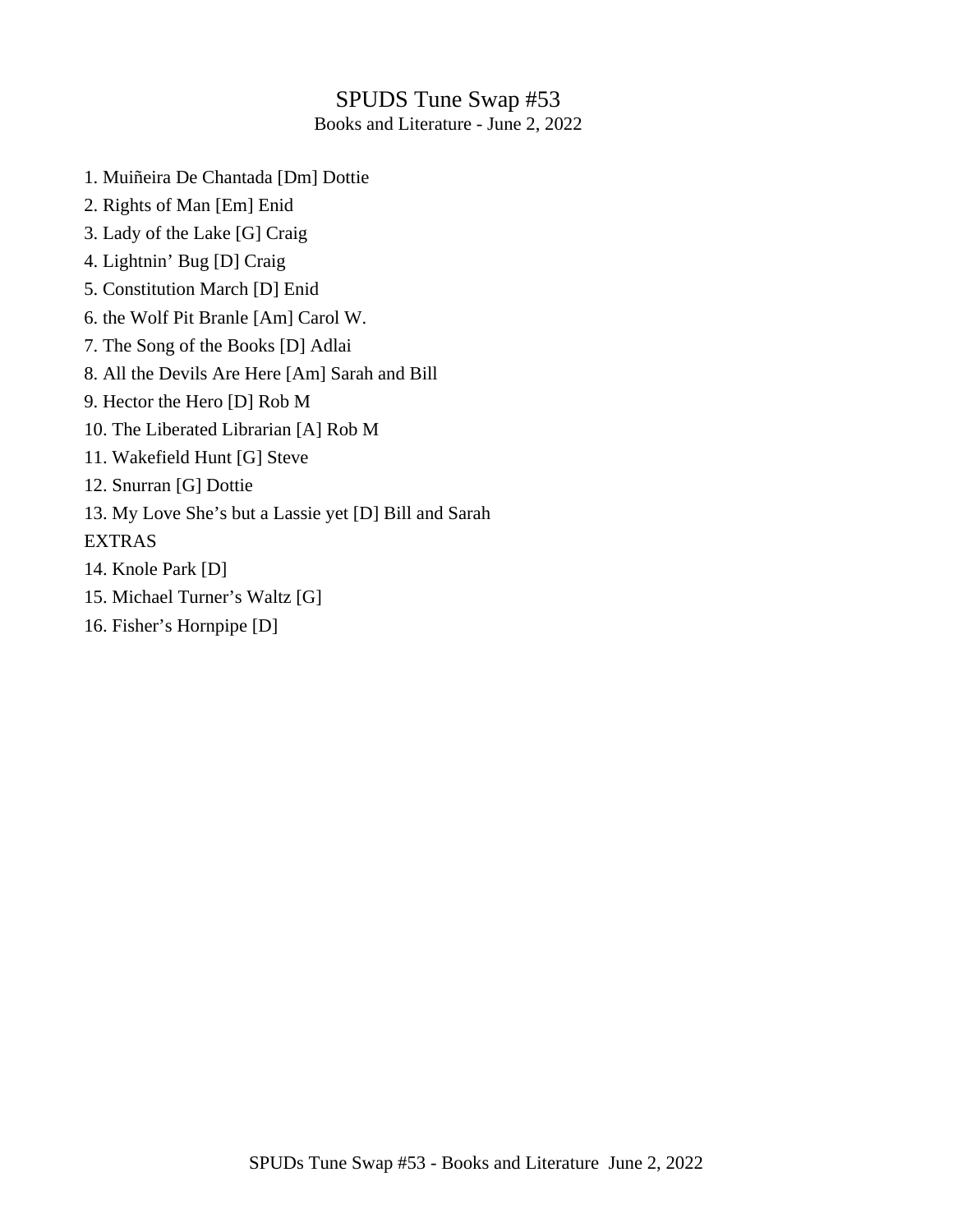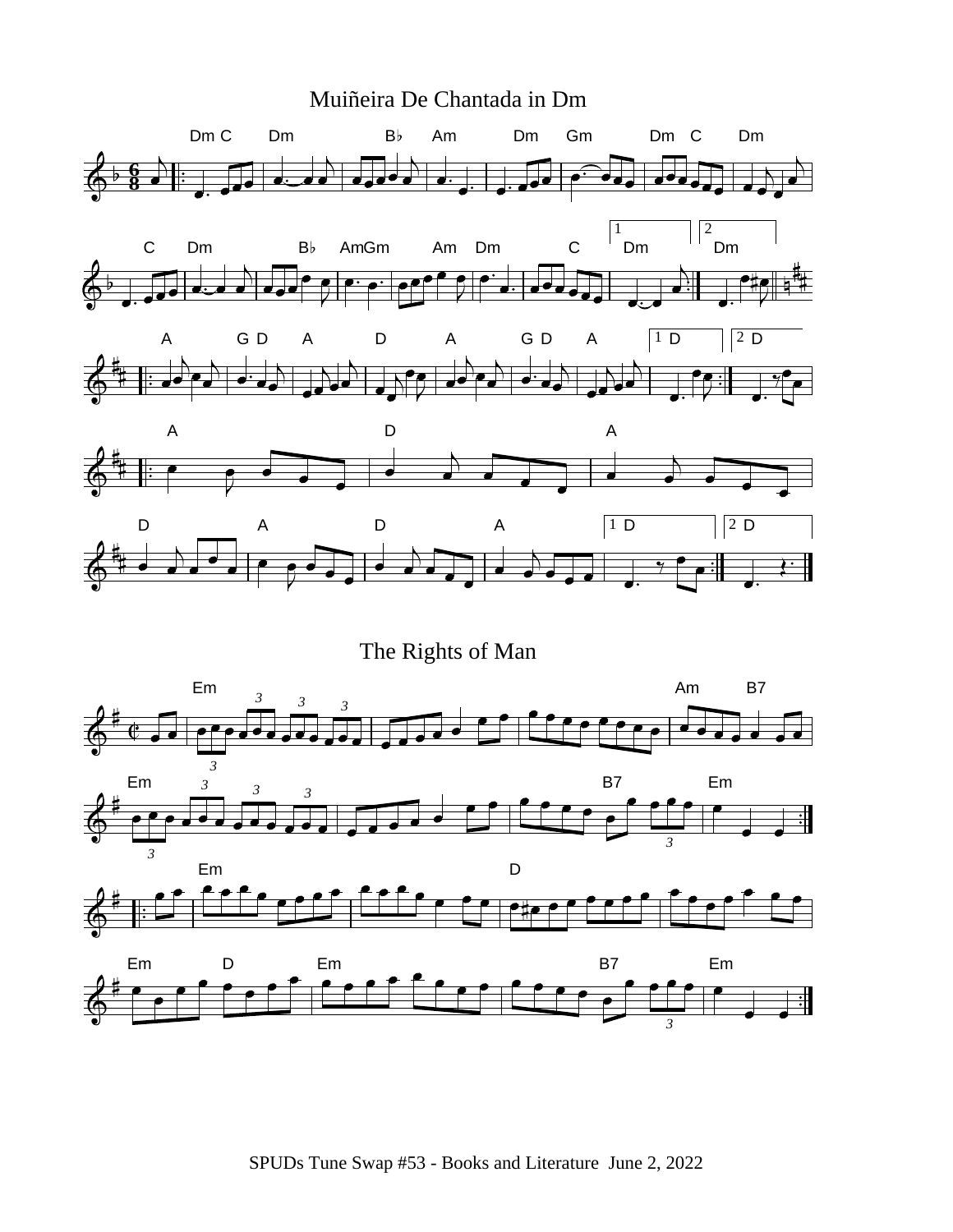

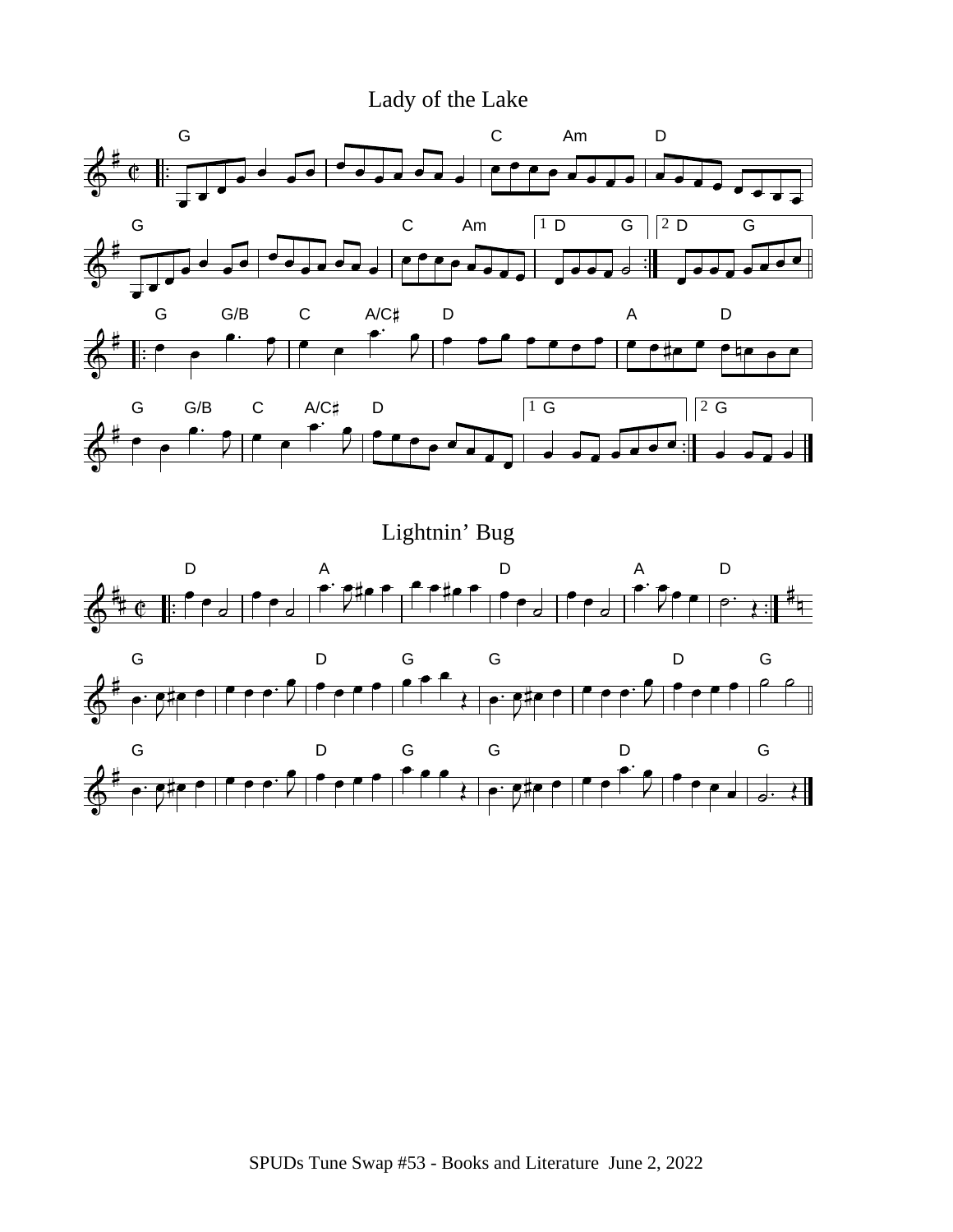Constitution March



le Branle de la Fosse aux Loups [Am] the Wolf Pit Branle

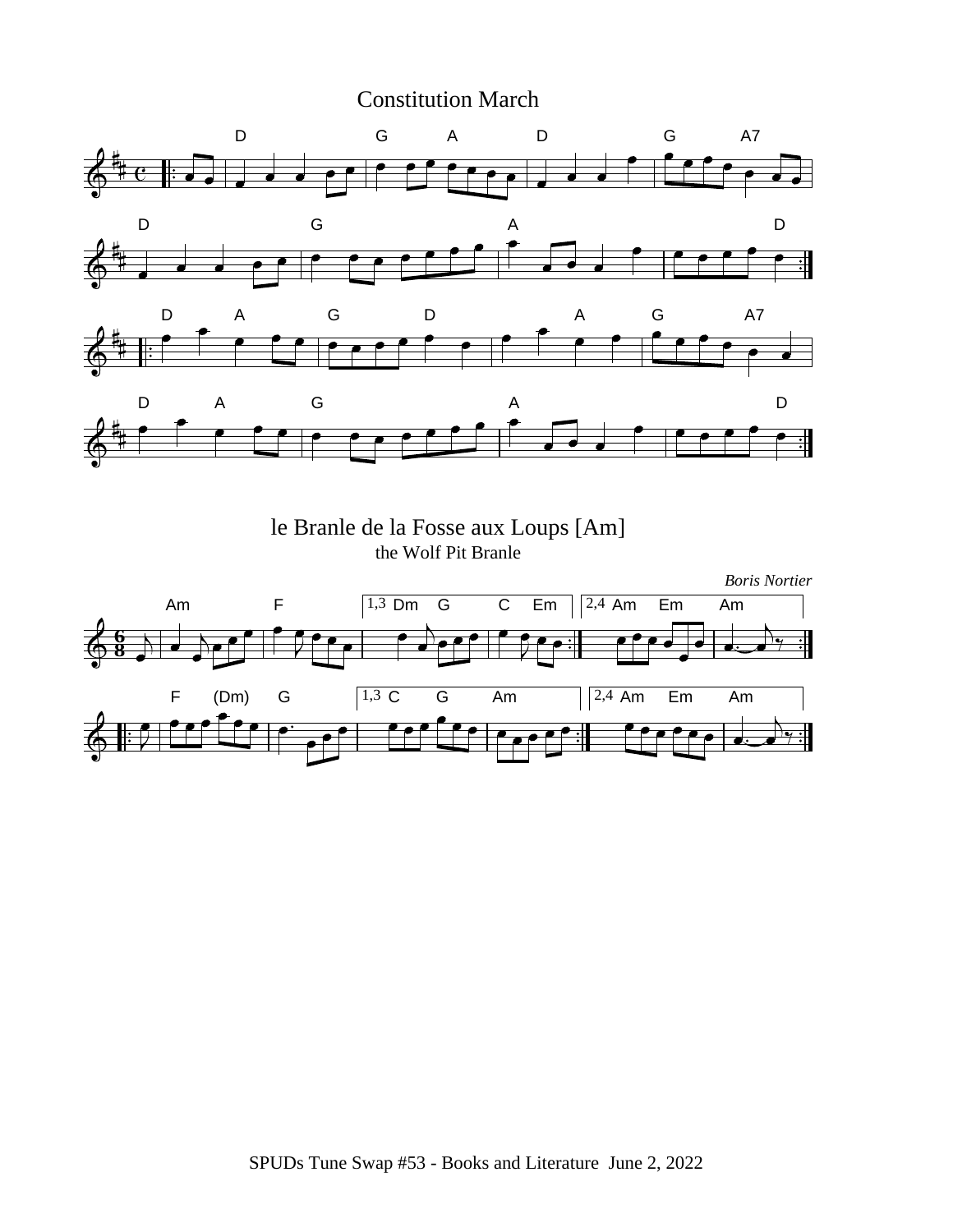The Song of the Books Amhrán na Leabhar Cuan Bhéil Inse Valencia harbour

*Tomás Rua Ó Súilleabháin,(1785-1848)*



Freely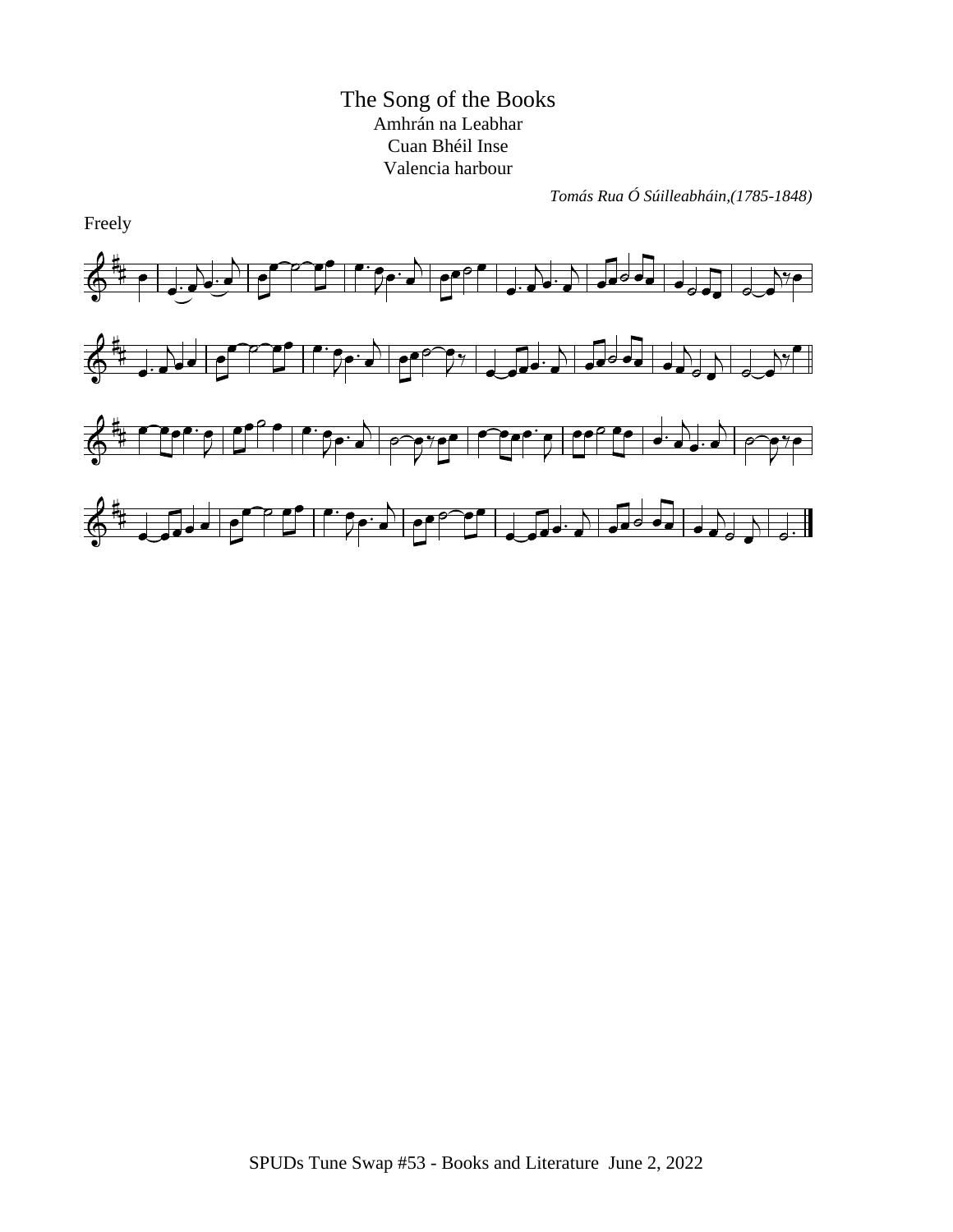All the Devils Are Here



"Hell is empty, and all the devils are here." Wm. Shakespeare, The Tempest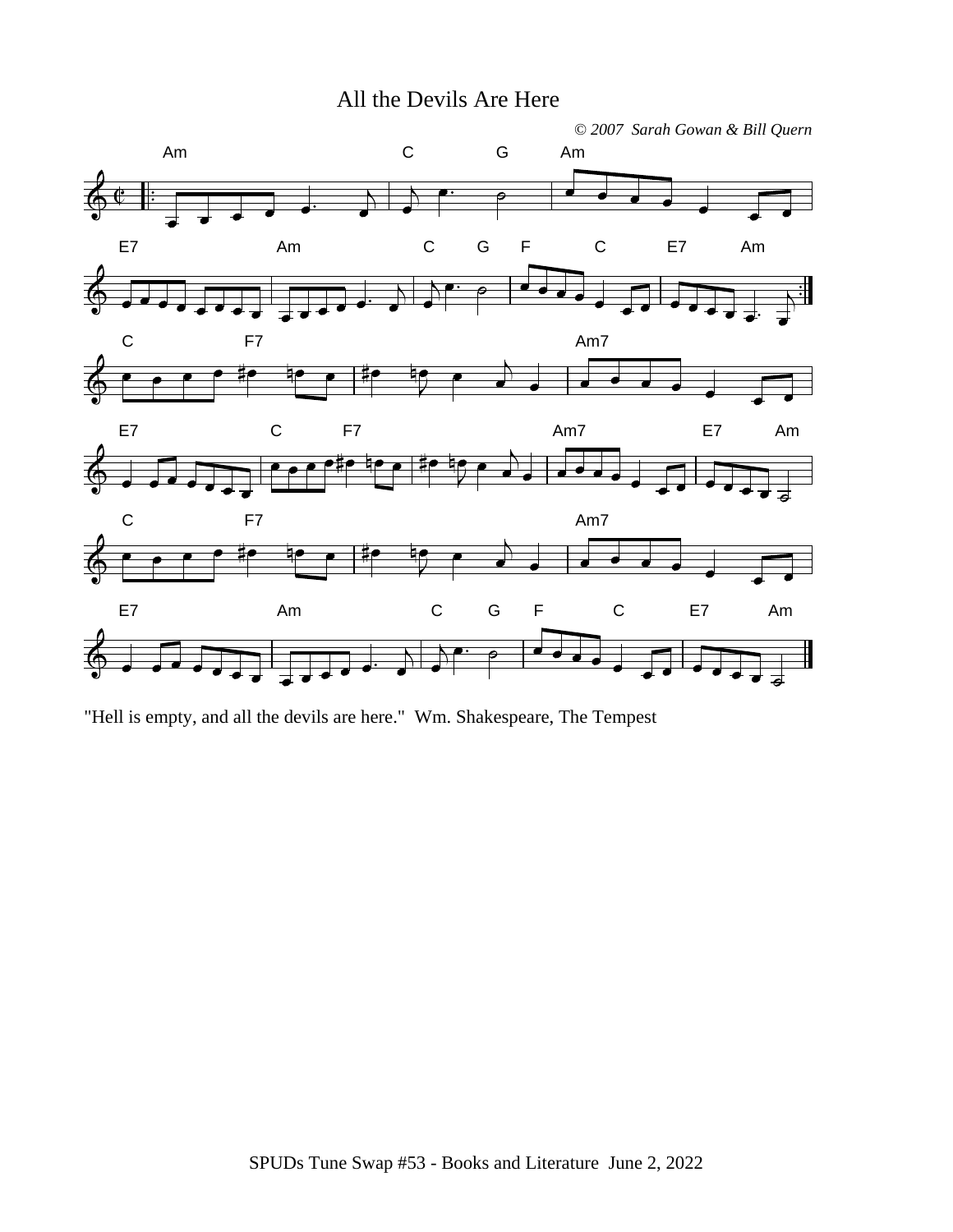## Hector the Hero



The Liberated Librarian corrected transcription 2 - 2019

*Jonathan Jensen 1995*



SPUDs Tune Swap #53 - Books and Literature June 2, 2022 *3*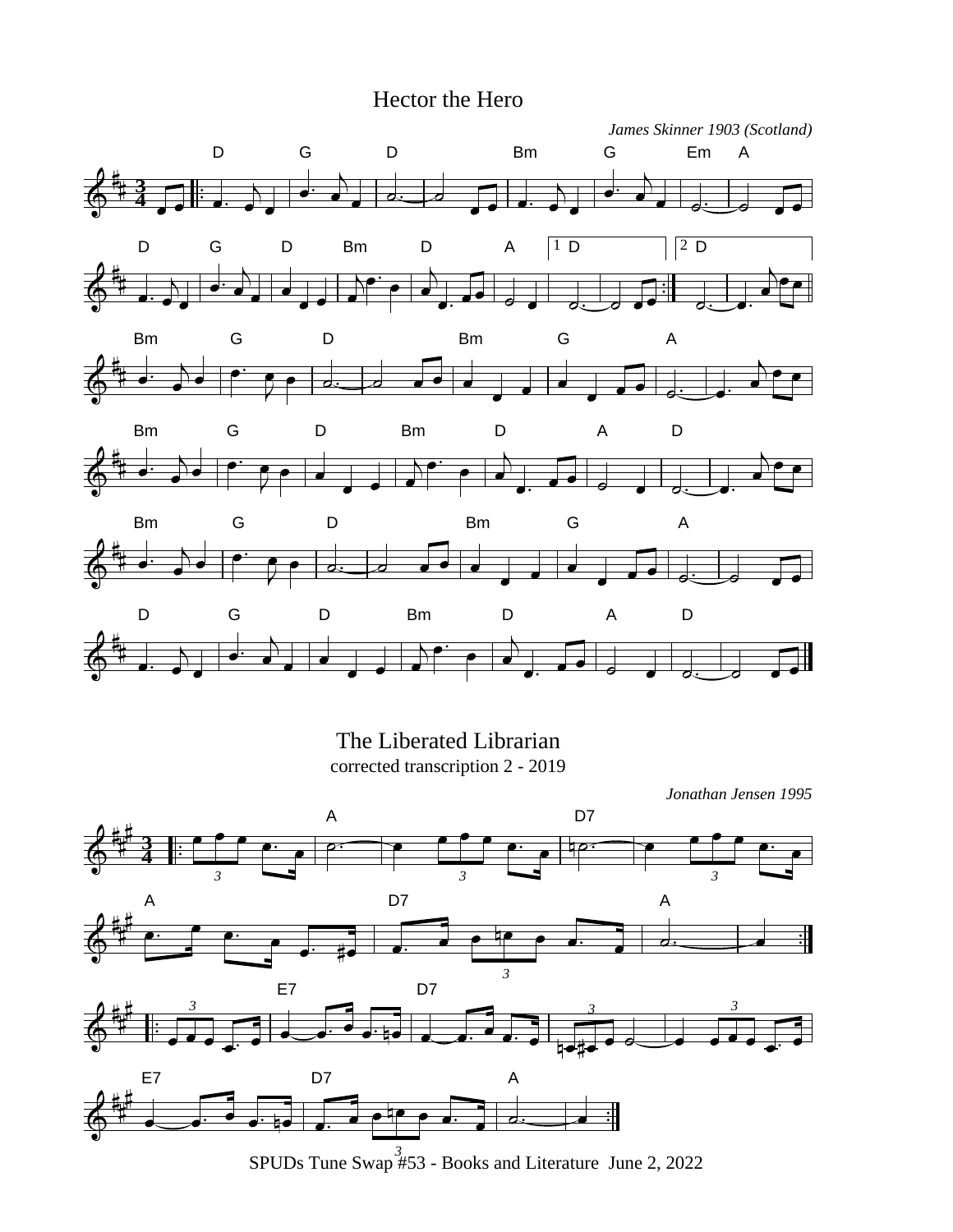## Wakefield Hunt

*Thompson, 1779*



Snurran

*Boda, Dalarna*













SPUDs Tune Swap #53 - Books and Literature June 2, 2022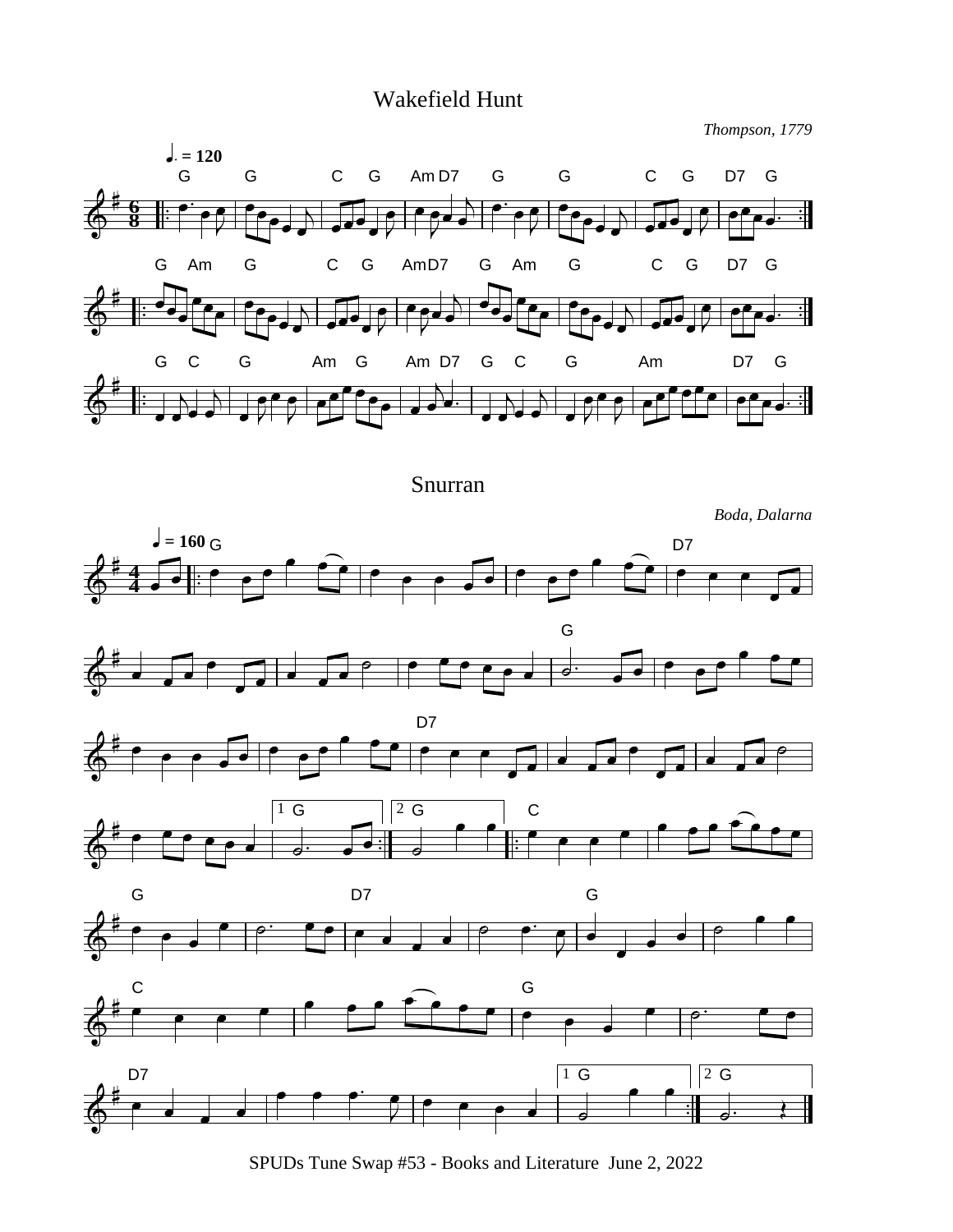My Love She's But a Lassie yet D A D G DA D **2 4** A7 D Em A D A7 D A7 D A7 D  $\div$